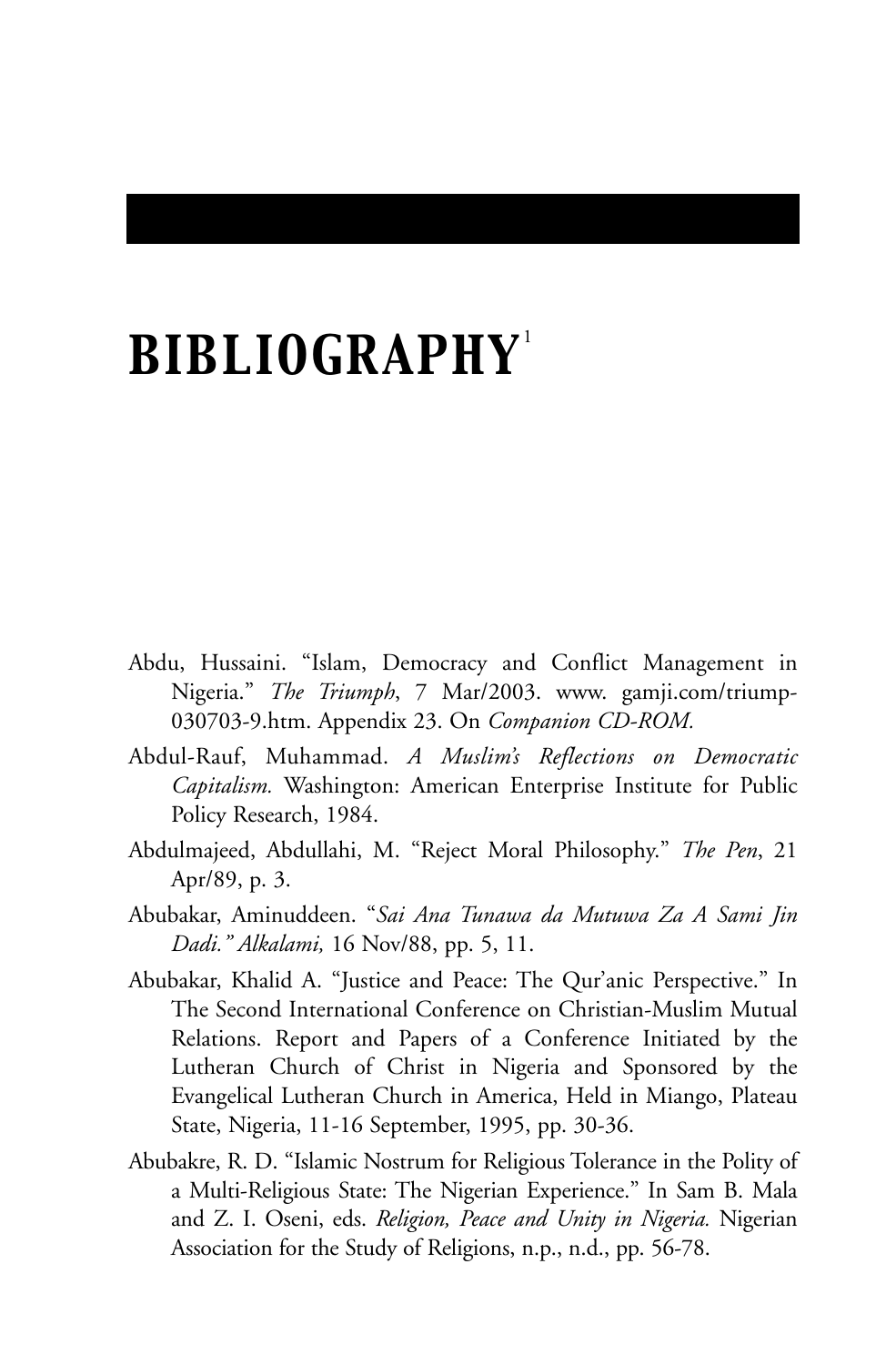- *Abuja Mirror (AM)*. "Gombe Governor Asks for Christian Hospital." 16 Feb/2000.
- Adam, Hamid A. "The Need and Benefits of Teaching Islamic Law in Nigeria." In Rashid, pp. 117-122.
- Adegbite, Abdul-Lateef. "Sharia in the Context of Nigeria." In *The Sharia Issue*, 2000, pp. 57-81.

———. "The Constitutional and Legal Status of Sharia in Nigeria." Paper presented at a special seminar on sharia, organised by the Nigeria Inter-Religious Council (NIREC), held at Abuja on June 21-22, 2000.

- Adigwe, Olisa. "Muslims Rage and 9/11." http://www.gamji.com/NEWS1704.htm.
- Ado-Kurawa, Ibrahim. *Shari'ah in Nigeria: Democracy Versus Secularism.* Kano: National Council for the Defence and Propagation of Shari'ah, 2000.
	- ———. *Shari'ah and the Press in Nigeria: Islam Versus Western Christian Civilization.* Kano: Kurawa Holdings, 2000.

———. "Islam And Non-Muslim Minorities In Northern Nigeria." Kano: Kurawa Holdings, 2003.

- Ahiuma-Young, Victor. "Oshiombole Decries Clamour for Religious, Ethnic President." *Vanguard*, 20 Jan/2003.
- Ahmad, Adam. "*Siyasa na da nasaba da addini." Alkalami*, 9-23 Dec/88, p. 16.
- Ajani, Jide. "Fallout of ANPP's Presidential Primaries: Why I Did Not Step Down for General Buhari." *Vanguard*, 21 Jan/2003.
- Ajetunmobi, Abdulsalam Olatubosun. "Thought-Stream: Re: Sharia and the West." www.gamji.com/News3170.htm.

———. "The Middle East Crisis and the Principles of Secular Politics." www. gamji.com/NEWS1275.htm.

- Al-Bashir. "The Thinking of the Buharis." *Vanguard*, 27 Feb/2003.
- Algabid, Hamid. "OIC and the Development of Africa." Paper Submitted by H. E. Dr. Hamid Algabid, Secretary General of the OIC, to the International Conference on "Islam in Africa," held in Abuja, Nigeria, November, 1989.
- Ali, Ali M. "I Don't Mix Religion with Politics—Sani." *TD*, 22 Jan/2003.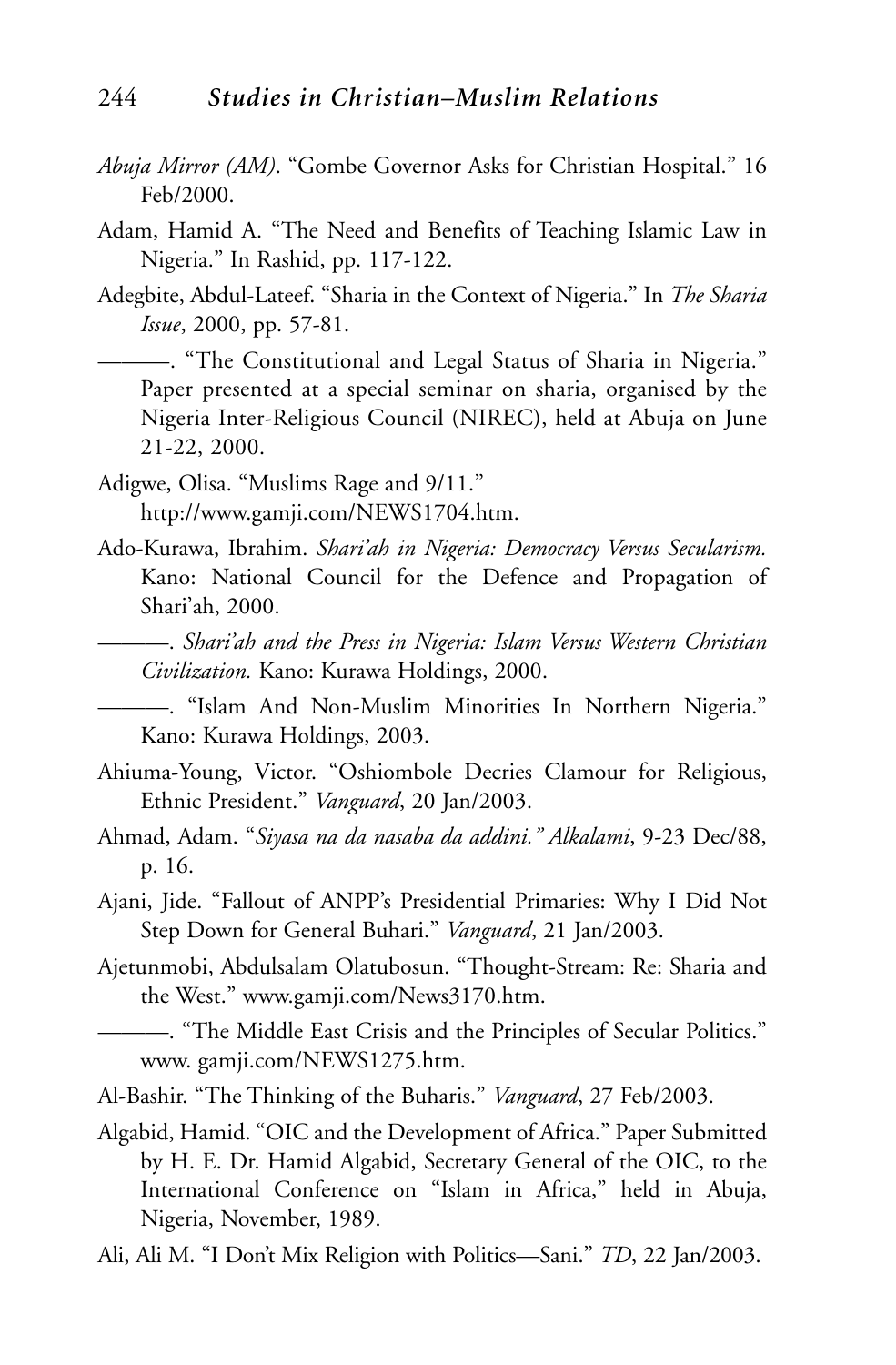- Aliyu, Ibrahim. "Sharia: Why the Opposition?" *NN*, 13 Dec/99, p. 4.
- *Alkalami*. "*Ra'ayin Alkalami: Allah Wadan Naka Ya Lalace."* 15 Jul/88, pp. 1, 3.
- ———-. "*Sharhin Alkalami: A Tabbatar da Sharia in…."* 16Nov/88, p. 1*.*
- ———-. "*Kungiyar CAN Ta Kai Karar Babangida*." 17 Mar/89, p. 16.
- ———-. "*Ra'ayin Alkalami: Hawainiyar Okogie Ta Kiyayi Ramar Musulmi*!" *Alkalami*, 31 Mar/89, p. 3. Appendix 10.
- Arberry, Arthur J. *The Koran Interpreted.* Oxford World Classics. Oxford: Oxford University Press, 1982.
- Askari, H. 1979. Pp. 103-165. Photocopied information illegible.
- Avagi, Ibrahim. "Capitalism, Democracy and Secularism as Deviations IV." *NN*, 15 Dec/95.
	- ———. "Capitalism, Democracy and Secularism as Deviations V." *NN*, 22 Dec/95, p. 5. Appendix 4.
- Awofadeji, Segun. "Police Alert on Religion-Based Campaigns." *TD*, 16 Apr/2003.
- Az-Zubair, Banu. "Secularism, Sharia and the Nigerian Constitution." This article circulated the globe through various e-mail chains. By the time it reached my screen, its origin was no longer traceable. Its representative nature and its comprehensive coverage earned it a place as Appendix 1. Judging from various references in the article, it is of recent vintage—2002?
- Babadoko, Sani. "Al-Amanah School Debuts in Kaduna." *DT*, 29 Apr/2004.
- Bajulaiye, Olumide. "Body Commends Tinubu for Returning Schools to Owners." *DT,* 14 Apr/2004.
- Balogun, K. A. "Secularity or Multi-Religiosity of the Nigerian State." *Religions: A Journal of the Nigerian Association for the Study of Religions,* Dec/86, pp. 58-68.

———. "Religious Fanaticism in Nigeria: Problems and Solutions," pp. 178-191. Paper found in a collection of papers that has all the earmarks of a conference of the Nigerian Association for the Study of Religions; however all bibliographical data have been lost. An educated guess places it in the late 1980s or early 1990s. The OIC crisis of 1986 was already history (p. 186).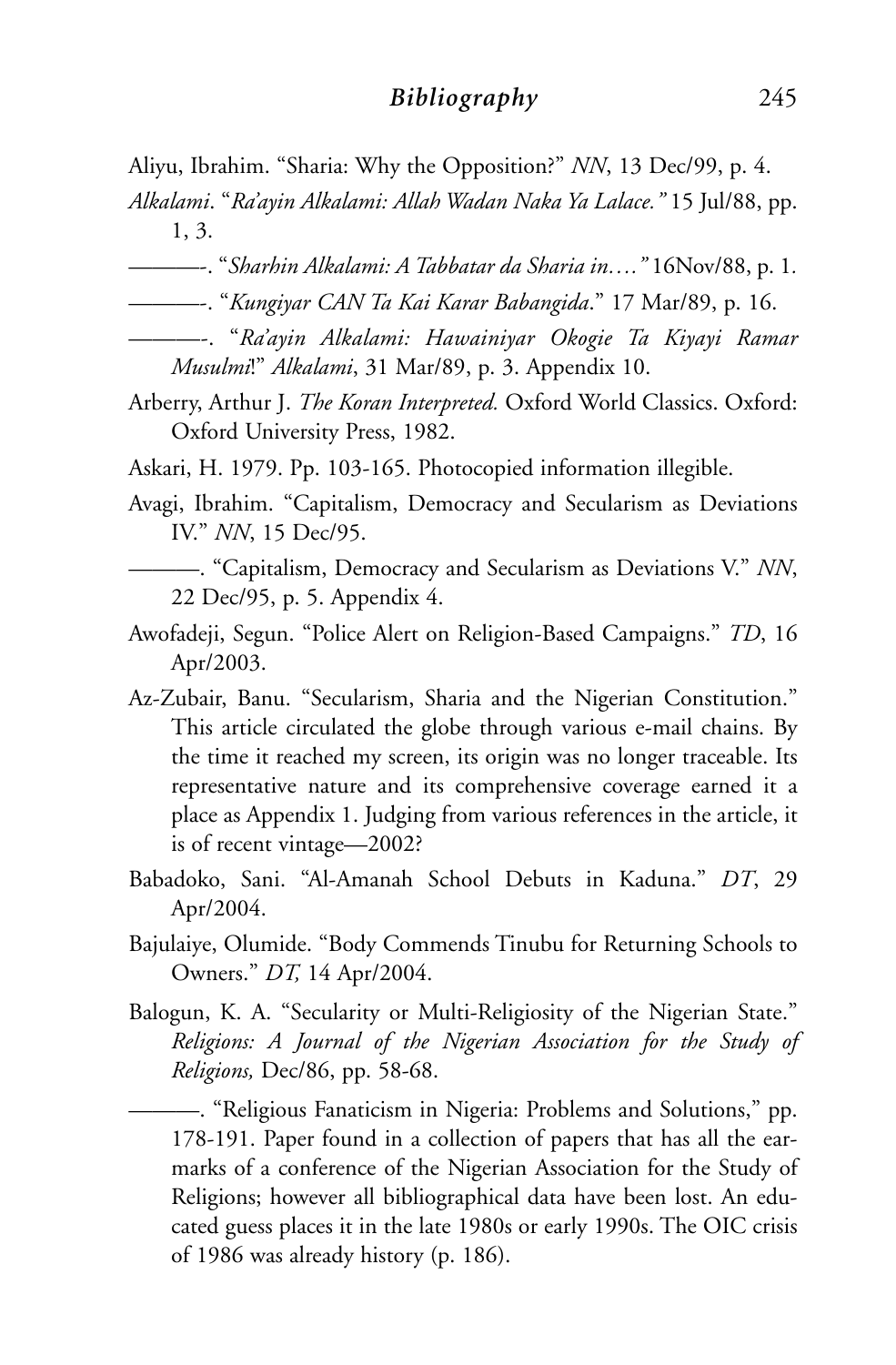- Bello, Abdullahi U. "The Islamic Movement: Revisiting the Issue." www. gamji.com/NEWS2807.htm.
- Bello, Ibrahim I. "Muslim Students Warn Against Secularism." *The Pen*, 2 Dec/88, p. 1.
- Bello, Muhammad S. "A Timely Call." *The Pen*, 21 Apr/89, p. 16.
- Bidmos, M. A. "Da'wah in Africa and the Question of Methods." A Paper Presented at the International Conference on Islam in Africa Held at Abuja, 24-28 Nov/89.
- ———. "Islam in Nigeria: Perception and Practices." *Al-Madinah*, 2 Nov/95.
- Bitrus, Bala B. "Gov Explains Rationale for Sharia." *NN*, 9 Nov/99, p. 1.
- Biu, Ibrahim. "Northern Domination of Abuja: Fact or Fallacy?" *SNN*, 14 Aug/88.
- Bobboyi, Hamid. "Secularism and Islam in Nigeria: The Historical Dimension." *The Pen*, 16 Dec/88, p. 5. Appendix 19. On *Companion CD.*
- Bodansky, Yossef. *Bin Laden: The Man Who Declared War on America.* New York: Random House, 1999.
- Boer, Jan H. *Missionary Messengers of Liberation in a Colonial Context: A Case Study of the Sudan United Mission.* Amsterdam Studies in Theology, Vol. I. Amsterdam: Rodopi, 1979.
- ———. *Missions: Heralds of Capitalism or Christ?* Ibadan: Daystar Press, 1984.
- ———. *Christianity and Islam under Colonialism in Northern Nigeria.* Jos: Institute of Church & Society, 1988.

———. *Science without Faith Is Dead.* Jos: Institute of Church & Society, 1991.

———. "The Nigerian Christian-Muslim Stand-off: Some Underlying Issues; Parameters for a Solution." *TCNN Research Bulletin,* Mar/2000, pp. 4-23.

———. "Nigerian Islam Versus Secularism." *Woord & Daad*, Autumn, 2002, pp. 20-24.

———. "Western-Christian-Muslim Relations in the Current Crisis: A Christian Challenge." *Woord & Daad*, Winter, 2002, pp. 24-28.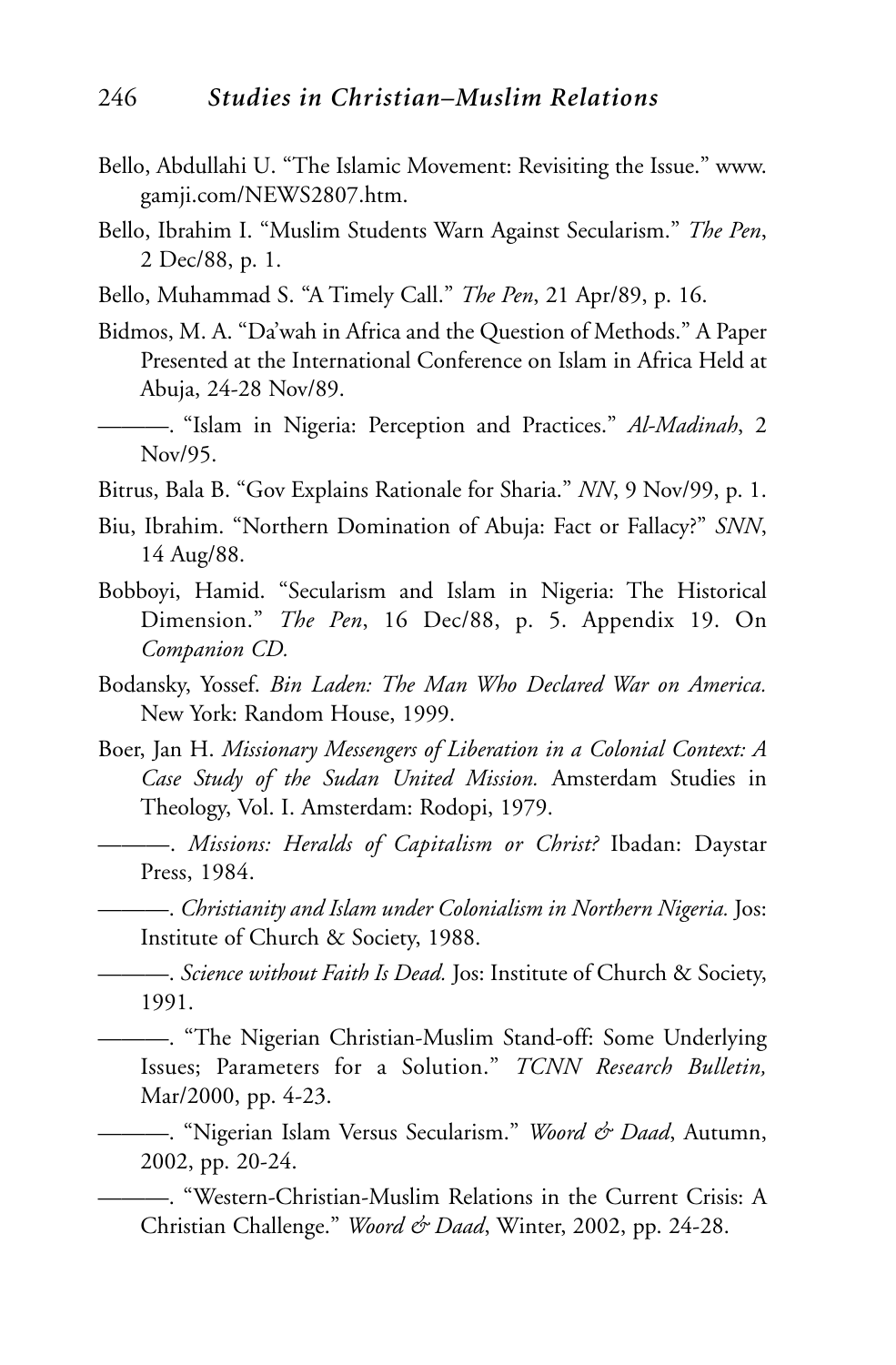- ———. "Islam and the West in the Current Crisis: A Challenge to Christians." *Perspectives*, Aug-Sep/2002, pp. 14-18.
- ———. *Nigeria's Decades of Blood: 1980-2002.* Studies in Christian-Muslim Relations. Monograph 1. Belleville: Essence, 2003.
- ———. *Muslims: Why the Violence?* Studies in Christian-Muslim Relations. Monograph 2. Belleville: Essence, 2004.
	- ———. *Christians: Why This Muslim Violence?* Studies in Christian-Muslim Relations. Monograph 3. Belleville: Essence, 2004.
	- ———. Web site: www. SocialTheology. com.
- Bratt, James D., editor. *Abraham Kuyper: A Centennial Reader.* Grand Rapids: Eerdmans, 1998.
- Buhari, Muhammadu. "Full Text of Buhari's Speech in Sokoto." *WT*, 29 June/2001, p. 3.
- Centre for Study of Society and Secularism, Mumbai, India. www.csssisla.com.
- Council of Ulama of Nigeria. "Zamfara Islamic State: A Welcome Development." *NN*, 7 Nov/99, p. 10. Appendix in Vol. 6.
- *Daily Trust (DT)*. "Obasanjo Now Garkuwan Noman Ranin Kano." *DT*, 7 Mar/2003.
	- ———-. "Editorial: Between Obasanjo, Gana, NTA and Religious Broadcasts from the Villa Chapel," 3 Jun/2003. Appendix 11.
- Dan Halilu, Ibrahim. "Buhari's Candidature and Manipulation of Religion." http://www.gamji. com/NEWS2178.htm.
- ———. "Re: Letter to My Muslim and Christian Friends." *Weekly Trust*, 8 Mar/2003.
- Danbatta, Muhammad A. "Sharia: Femi Abbas Got It Wrong." *NN*, 12 Nov/99, p. 5.
- Danbatta, Nasir. "Maulud in Kaduna: Muslims Mourn Yassin, Rantisi." *Weekly Trust*, 8 May/2004.
- Dawda, Aliyu. "The Role of Muslim Youths in the Establishment of an Islamic State." *The Pen*, 27 Oct/89, pp. 5, 15. Appendix 16. On *Companion CD.*
- Dawood, Hamzah A. "A Memo to the Constituent Assembly (4)." *NC*, 1988. Document is damaged. Date illegible. Appendix 13. On *Companion CD.*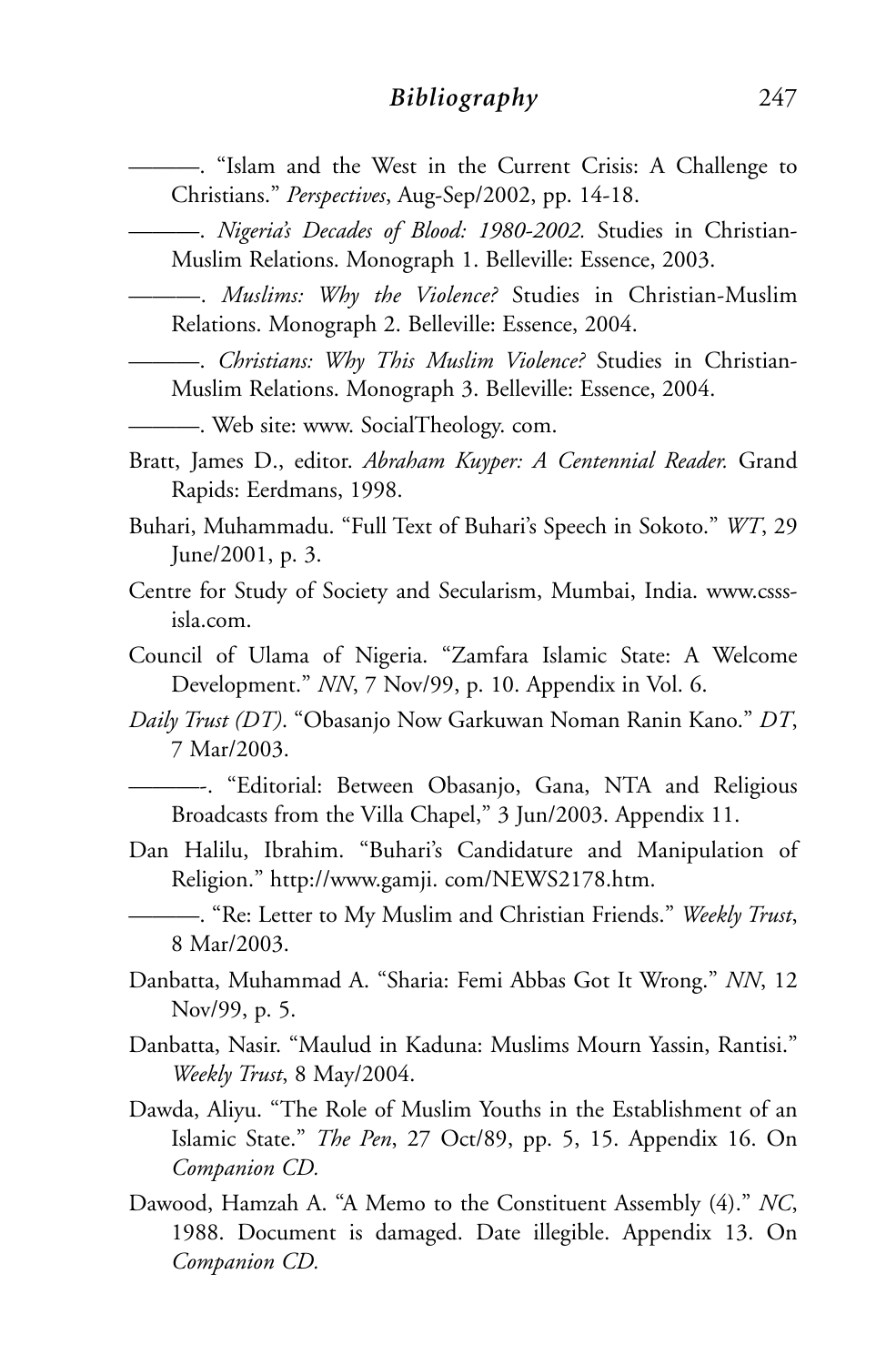Dikko, Isyaku. "Encounter with Buhari." *WT*, 29 June/2001, p. 2.

- Dukawa, Sa'idu A. "American/Arab Governments' Conspiracy against Palestinians and Islam," a paper presented at the workshop organised by Abubakar Sadiq Research Centre, Bayero University, Kano, Nigeria, July 13, 2002. www.gamji.com/NEWS1517.htm.
- Ejiga, Baba. "Sharia and You." *NN*, 13 Nov/99, p. 12. See Appendix in Volume 6.
- El-Miskin, Tijani. "*Da'wa* and the Challenge of Secularism: A Conceptual Agenda for Islamic Ideologues." Paper delivered at the International Conference on Islam in Africa, 24-28 Nov/89, Abuja, Nigeria. Appendix 2.
- Engineer, Asghar A. "Shari'ah Law, Civil Society and Human Rights." Report on a conference in Abuja, Nigeria. Numbai, India: Institute of Islam Studies, 2003. www. csss-isla.com.
- Falola, Toyin. *Violence in Nigeria: The Crisis of Religious Politics and Secular Ideologies.* Rochester: University of Rochester Press, 1998.
- Fombo, Taji Mustafa. "Condemnation of Adultery Sentence in Nigeria Exposes Contradictions in Capitalist Societies." www.gamji. com/NEWS1613.htm. Fombo placed this article on the Gamji Web site from elsewhere. He is not the author.
- Galadima, Magaji. "Tureta Cautions J. Gana." *The Pen*, 24 Feb/89, p. 16. ———. "Only Islam Can Unite Nigeria." *The Pen*, 27 Oct/89, p. 2.
- Gambari, Ibrahim Sulu. "Understanding Sharia Law." *NN*, 18 Feb/2000, p. 15.
- Gashua, Muhammad B. "Islam, Sharia and the Constituent Assembly Members." *The Pen,* 2 Dec/88, p. 5. Appendix 14. On *Companion CD.*
- Gimi, Shu'aibu Isa. "The Fear of Sharia." *NN*, 1 Dec/99, p. 20.
- Grissen, Lillian V. *That We May Be One: The Autobiography of Nigerian Ambassador Jolly Tanko Yusuf.* Grand Rapids: Eerdmans, 1995.
- Gumbi, Ahmad Sanusi. "Understanding the Sharia." *NN*, 12 Nov/99, p. 20.
- Hadeija, Yusuf Lawan. "Sharia and Your Interpretation." *NN*, 8 Dec/99.
- Hassan, Husaini T. "Islam and Modern Secular Society." *The Pen*, 15 Feb/91.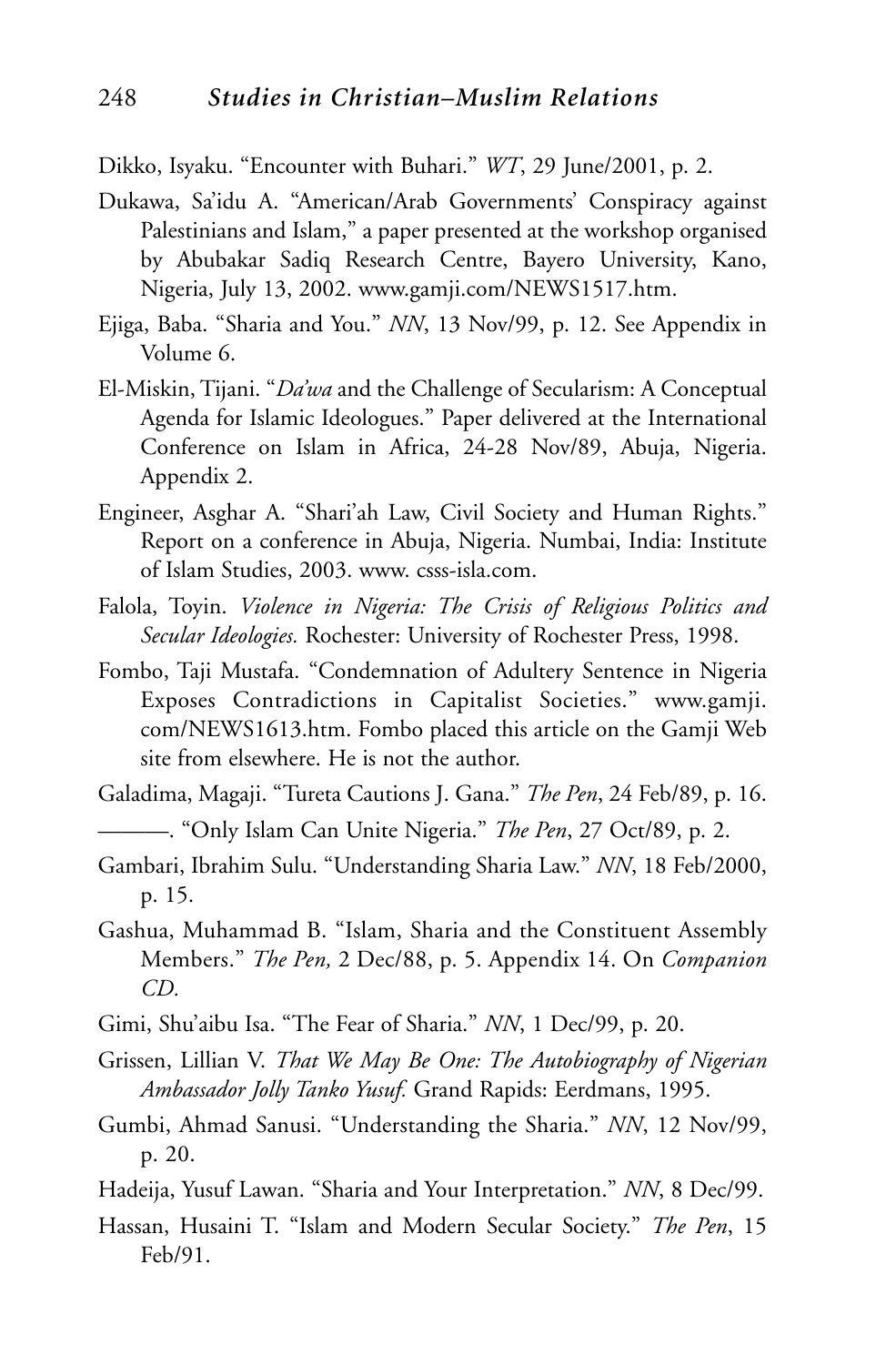- Henley, Jon. "MPs Urge French Ban on Religious Symbols: Move to Reaffirm Secular Nature of State Institutions Fuels Row." www.Khilafa.com. 14 Nov/2003.
- Joe, Mary Anfani. "Split the Core North," *The Post Express*, 4 May/2001, pp. 20-21.
- Jongeneel, Jan A. B. "Islamitisch Imperialisme." *Ellips*, Mar/2002, pp. 6-8.
- Khilafa.com. "German State Plans Head scarf Ban." 13 Nov/2003.
- ———. "Head scarf Bill Mooted in France." 29 Nov/2003.
- Kollere, Ahmad. "Nigeria: The Most Religious Country in the World." www. gamji.com/NEWS3541.htm. Appendix 27. On *Companion CD.*
- Kontagora, Hassan S. "My Mission in Politics." *Hotline*, 24 Feb/2003. Appendix 24. On *Companion CD-ROM.*
- Kukah, Matthew Hassan. *Religion, Politics and Power in Northern Nigeria.* Ibadan: Spectrum Books, 1993.
- Kwankwaso, Rabiu Musa. "Literacy in the North—the Pitfalls." *NN*, 13 Feb/2000, p. 20.
- Kwaru, Mustapha Isa. "Garko LG to Construct Mosque, Islamiyya Schools for Converts." *DT,* 1 June/2004*.* www.gamji.com/New Folder/garko01062004.htm.
- Ladan, M. Tawfiq. "The Voice of Islam." *The Pen*, 27 Jan/89, p. 10. Appendix 12.
	- ———-. "Religion and Politics." *The Pen*, 21 Apr/89, p. 10. Appendix 3.
- Lawan, Jamilu. "Sharia: What It Is; What It Is Not." *NN*, 9 Nov/99, p. 5.
- Luxmoore, Jonathan. "Attack on Faith Schools Shows Crisis in Secularism, Says Vienna Professor." *CC*, 1 Dec/2003, p. 9.
- Maccido, Muhammadu. "The Imperative of an Integrative Approach to the Work of Muslim Organisations." *DT*, 9 Jun/2003.
- Madugba, Agaju. "Activist Accuses Northern Govs of Religious Misinformation." *TD,* 5 Mar/2003. Appendix 22. On *Companion CD-ROM.*
- Mahmoud, Abdulmalik B. "*Hakkin Dan Adam a Shariar Musulunci." Alkalami,* 9 Dec/88, pp. 5, 11.
- Malumfashi, Abubakar I. "*Hijab: Yadda Aka Gurbata Shi a Kasar Hausa." Alkalami,* 15 July/88, p. 6.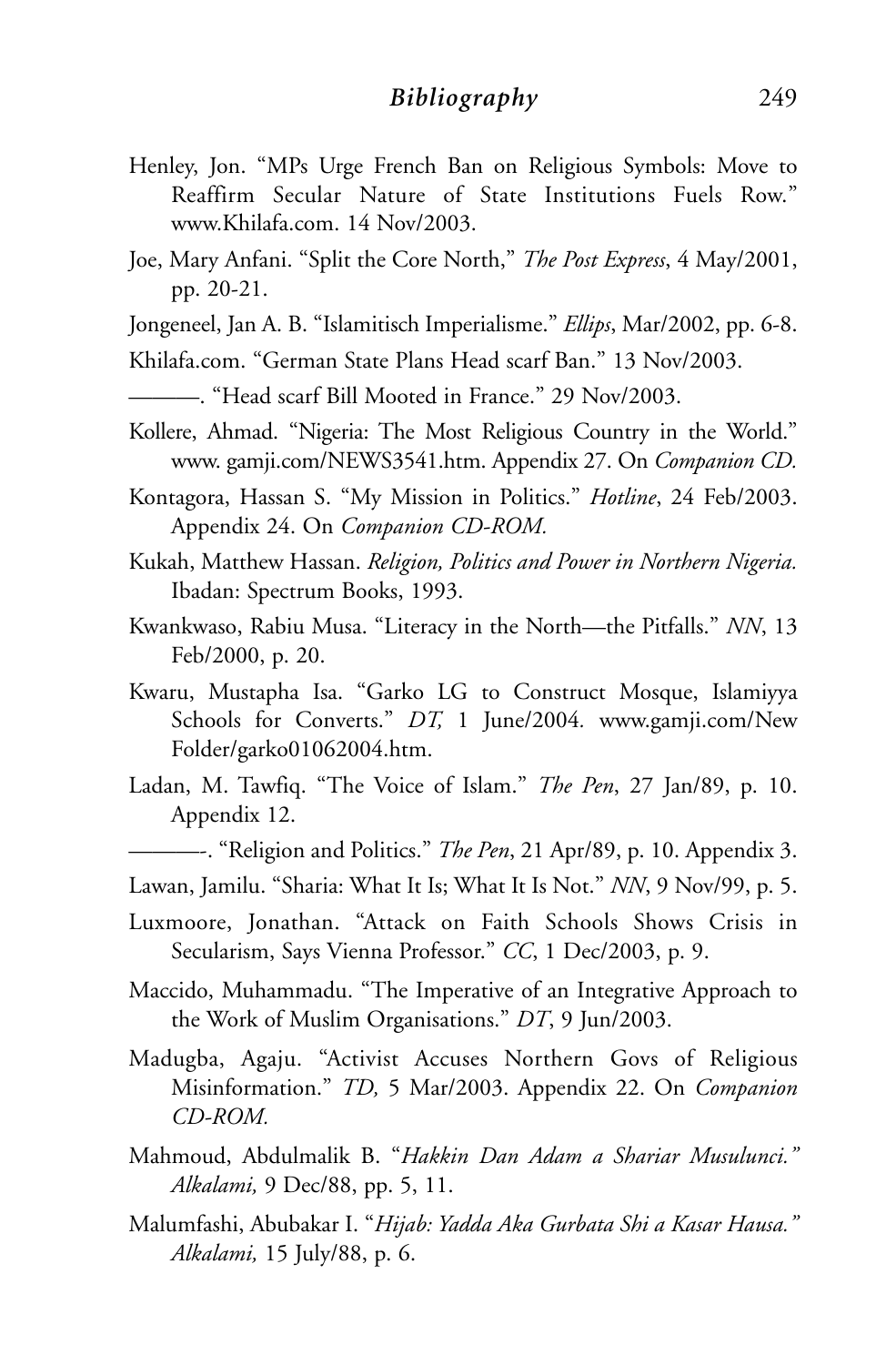- Manji, Irshad. *The Trouble with Islam: A Muslim's Call for Reform in Her Faith.* New York: St. Martin's Press, 2003.
- Mashi, Aliyu. "Let Zamfara Be." *NN*, 30 Nov/99, p. 4.
- Misau, Turaki A. "*Tsarin Shugabanci a Musulunci.*" *Alkalami*, 14 Apr/89, p. 5. Appendix 17. On *Companion CD.*
- Mohammed, Abubukar Sambo. "Sharia: The Millennium Monster?" *NN*, 14 Jan/2000, p. 5.
- Mohammed, Danladi A. "Muslim Intellectuals and the Sharia Debate in Nigeria." www.gamji.com.

———. "A Response to an Intellectual Challenge" www.gamji.com/NEWS1259.htm.

- Muhammad, Kabiru. "Sharia: Test of True Federalism." *NN*, 17 Nov/99, p. 5.
- Muhammad, Sulaiman A. "CAN and the Nigerian Pilgrims Commission: Another Misguided Protest." *The Pen*, 5 May/89, p. 5. Appendix 15. On *Companion CD.*
- Murabis, Lawal. "Muslim Rage and 9/11: A Rejoinder to Olisa Adigwe." www.gamji.com/NEWS1720.
- Mustapha, A. "Introduction." I. Sulaiman and S. Abdulkarim: *On the Political Future of Nigeria.* Zaria: Hudahuda, 1988. Pp. viii-ix.
- Mustapha, Haroun. "My Choice." *The Pen*, 27 Jan/89. Appendix 26. On *Companion CD.*
- Mustapha, Sani S. "Nigerians Ought to Embrace Sharia." *NN*, 4 Nov/99, p. 20.
	- ———. "Nigeria and Secularism." *NN*, 7 Jan/2000, p. 5; 10 Jan/2000.
- Nadwi, Syed A. H. A. *Muslims in the West: The Message and the Mission.* Ed. K. Murad. Leicester: The Islamic Foundation, 1993.
- *Naija News*. Electronic news service. Miscellaneous issues.
- *Nasiha: Mujallar Musulunci*. Hausa-language Muslim magazine, 1982. No authors indicated.
- ———. "*Hadin Kan Musulmi Shi ne Karfinsu*," pp. 7-18.
- ———. "*Addini a Bakin Dan Siyasa,*" pp. 19-21.
- ———. "*Ganawa da Sheikh Ibrahim Saleh,"* pp. 22-25.
- ———. "*Nijeriya: Musulunci ko Dimokuradiya?"* pp. 26-30.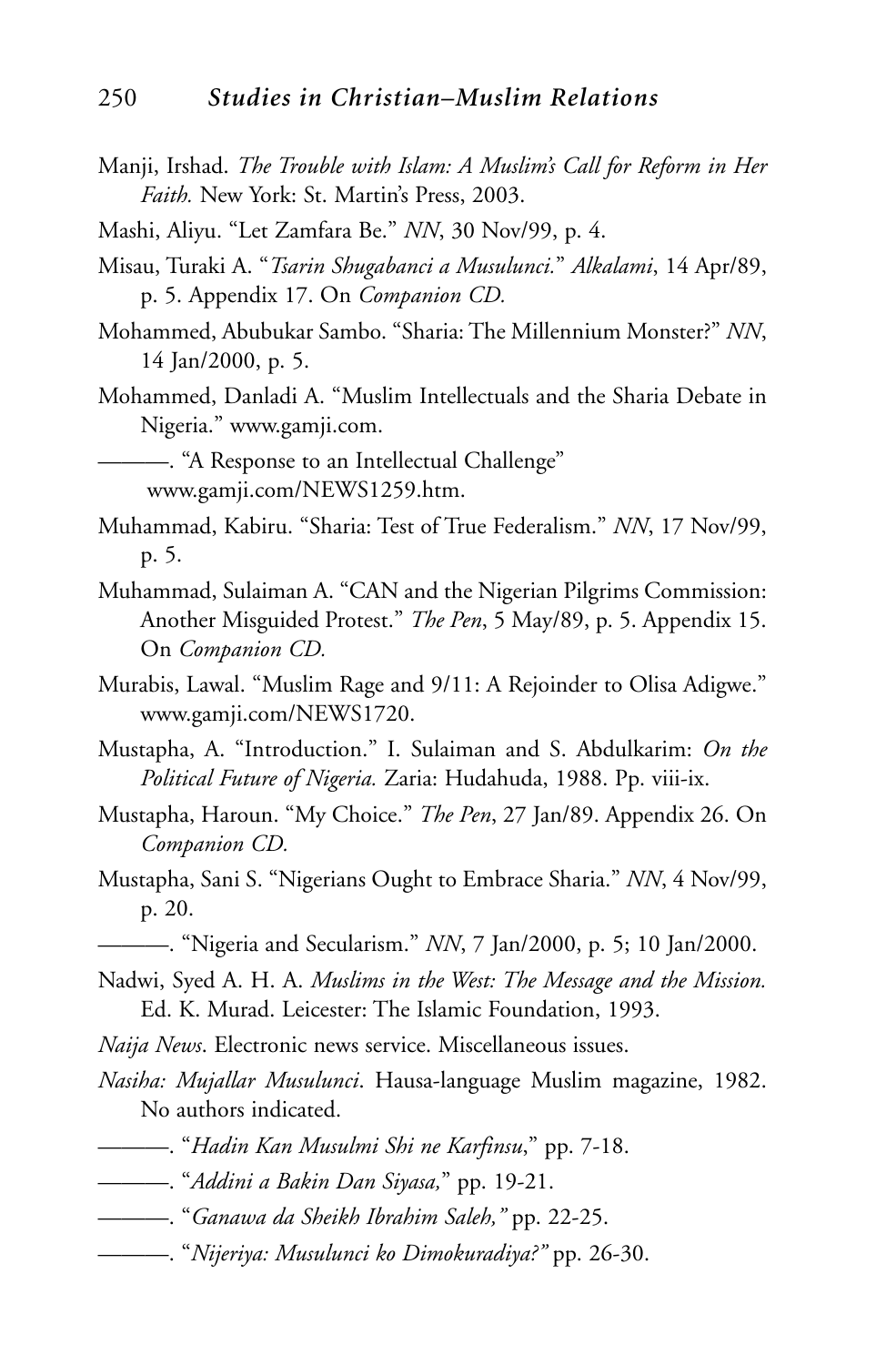———. "*Tarihin Sekkulanci: Tafarkin Raba Addini da Siyasa: Asalinsa da Illolinsa,"* pp. 33-38.

- Nicolson, Adam. "The Power of Prayer: Can It Strengthen the Weak?" Copied from the *Daily Telegraph*, *VS*, 13 Dec/2003, p. A22.
- National Institute for Policy and Strategic Studies (NIPSS). *Religious Disturbances in Nigeria.* Kuru: NIPSS, n.d.
- Nnanna, Ochereome. "Islamic Activism After Abubakar Gumi." *TSM*, 27 Sep/92, pp. 8-14.
	- ———. "Yahaya Resumes Campaign for Islamic Revolution." *TSM*, 27 Sep/92, pp. 15-19.
- *NRC Handelsblad. "Rapport over As-Siddieq: Islamschool Belemmert Integratie Niet."* 15 Dec/2003.
- Odili, Paul. "Election Coverage in Sokoto: Caliphate Keeps Faith with Tradition."*Vanguard*, 28 Apr/2003.
- Onoja, Adagbo. "A Cleric's Profile." *TSM*, 27 Sep/92, pp. 10-17.
- Opeseltan, Bode. "Maguzawas—The Agony of Hausa Christians." *Nigerian Tribune*, 26 Nov/94, pp. 1-2.
- Oredola, Massoud A. "Democracy in a Pluralist Society." *NN*, 25 Dec/99, pp. 16, 20.
- Orintunsin, Jide. "2007: IBB Campaigners Resort to Fasting." *TD*, 8 Dec/2003.
- Orire, Abdulkadir. "Sharia: The Misunderstood Legal System." Paper delivered at the NIREC Conference, 21-23 June/2000.
- Oyerinde, Ahmed. "*ThisDay* Report: Buhari to Muslims: Vote Muslim President Only." *WT*, 29 June/2001, p. 3.
- John N Paden, *Ahmadu Bello Sardauna of Sokoto: Values and Leadership in Nigeria*. Zaria: Hudehuda Publishing Co., 1986.
- *The Pen*. "Editorial: Religion and the State." 16 Dec/88, p. 3. Appendix 21. On *Companion CD.*
	- ———. Muslims Decry Composition of Oyo Cabinet." 24 Feb/89, pp. 1-2.
- ———. "CAN Sues Babangida." 10 Mar/89, pp. 1-2.
- ———. "Editorial: The Legacy of Malam Aminu Kano." 21 Apr/89, p. 3. Peritz, Ingrid. "Muslim Girl Fights to Wear Head Scarf at School." G&M,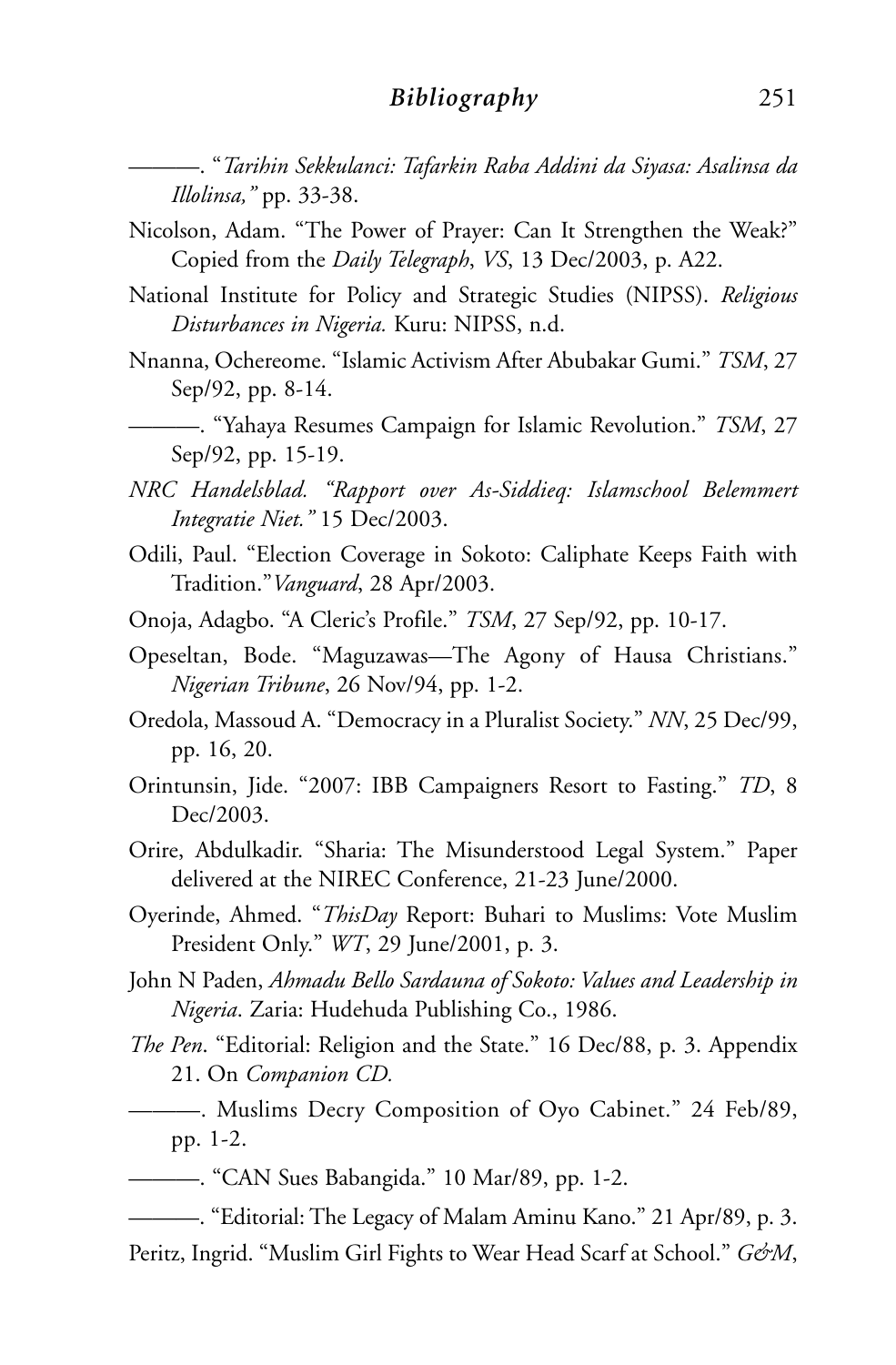24 Sep/2003.

- Picthall, Mohammed M. *The Meaning of the Glorious Koran.* A Mentor Religious Classic. New York: The New American Library of World Literature, 1953.
- Pipes, Daniel. "The Western Mind of Radical Islam." *First Things*, Dec/95, pp. 18-23.
- Pirenne, Henri. *Mohammed and Charlemagne*. Cleveland: The World Publishing Company, 1965.
- *Quality.* "Interview with Sheikh Abubakar Mahmoud Gumi." Oct/87, pp. 34-39.
- *Radiance*. "The Maitatsine Phenomenon: A Special Report." 1983, pp. 36-40.
- Rashid, Syed Khalid, ed. *Islamic Law in Nigeria: Application and Teaching.* Lagos: Islamic Publications Bureau, 1986.
- *REC News Exchange.* Miscellaneous issues.
- Rigter, Niels. "Dat Is Schrikken: Moslims Eisen Rechten." *Leeuwarder Courant*, 25 Nov/2003.
- Rufai, Misbahu, "Nigeria and Secularism." *The Pen*, 16 Dec/88, pp. 11, 15. Appendix 9.
- Sakkwato, Bello Adamu. "Sharia in Zamfara: Problems and Prospects." *NN*, 5 Jan/2000.
- Sambo, B. "An Address by Justice Muhammed Bashir Sambo on the Official Launching of Sharia in Zamfara State by His Excellency the Executive Governor of Zamfara State, Alhaji Ahmad Sani, Yariman Bakura, on Wednesday, 27<sup>th</sup> October, 1999, at Ali Akilu Square, Gusau." *NN*, 3 Nov/99, pp. 6-7. Appendix 8.

———-. "The Sharia Law and Its Application in Nigeria." A paper presented at the NIREC Conference, 21-22 June/2000.

- Sani, Ahmad. "Speech Delivered by His Excellency, the Executive Governor of Zamfara State, Alh. Ahmad Sani (Yariman Bakura) at the Official Launching of Sharia in Zamfara State on Wednesday, 27th October, 1999." *NN*, 4 Nov/99, pp. 6-7.
- Sanneh, Lamin. *The Crown and the Turban: Muslims and West African Pluralism.* Boulder: Westview Press, 1997.
- Sanusi, Lamido S. "The Politicisation of Ontological Questions: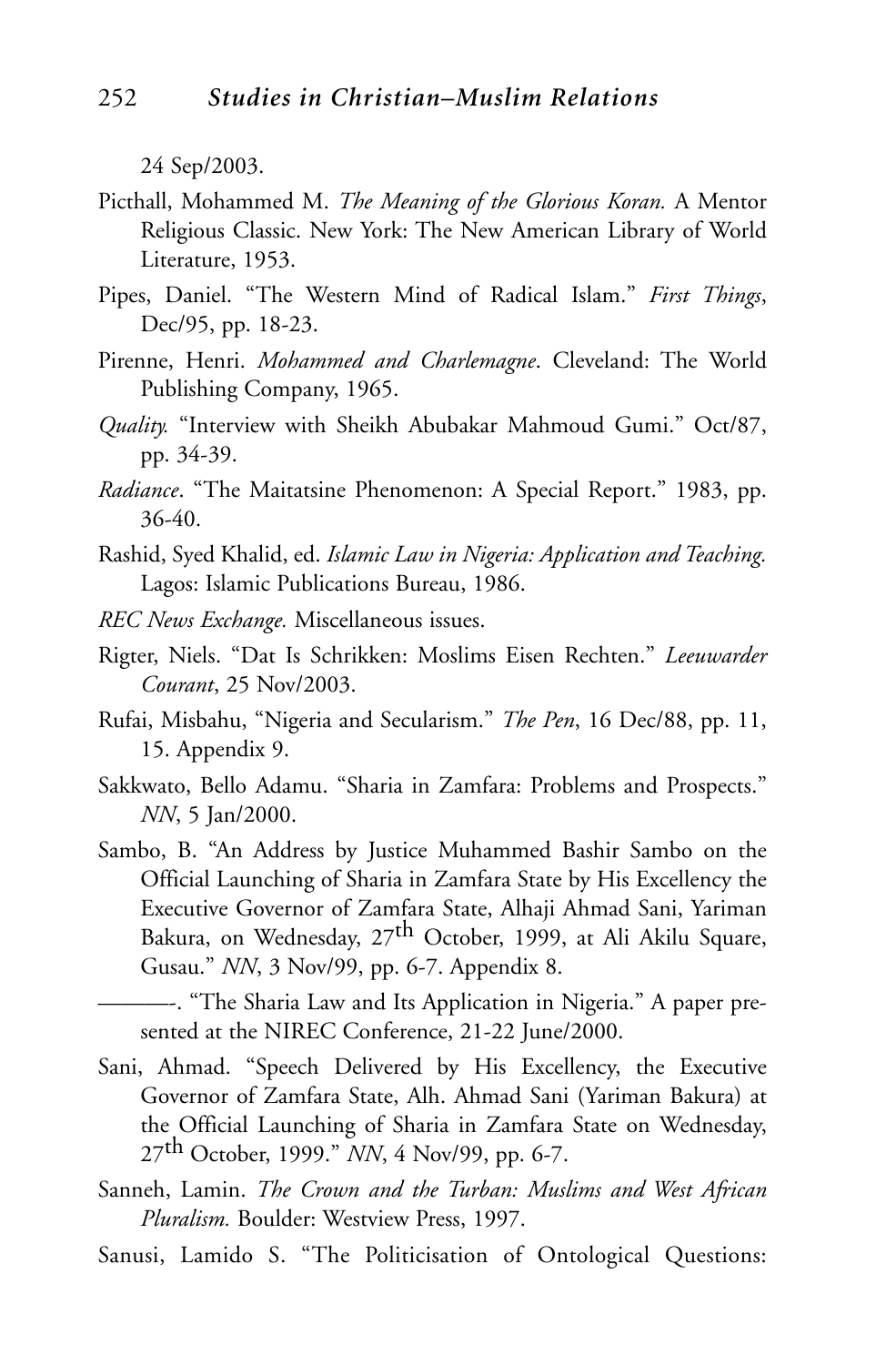Discourses, Subjectivities and Muslim Family Law in Nigeria." A Paper Presented at the International Conference on Muslim Family Law in Sub-Saharan Africa, Organised by the Centre for Contemporary Islam, University of Cape Town, South Africa, March 11-14, 2002. www.gamji.com/sanusi23.htm.

———-. "The *Hudood* Punishments in Northern Nigeria: A Muslim Criticism." www.gamji. com/sanusi30.htm. 1 Oct/2002.

- Sauvaget, Bernadette. "France Debates Place of Religion in Society." *CC*, 1 Dec/2003, p. 8.
- The Second International Conference on Christian-Muslim Mutual Relations. "Report and Papers of a Conference Initiated by the Lutheran Church of Christ in Nigeria and Sponsored by the Evangelical Lutheran Church in America, Held in Miango, Plateau State, Nigeria, 11-16 September, 1995."
- *The Sharia Issue: Working Papers for Dialogue.* Published by A Committee of Concerned Citizens. N. p., 2000.
- Shittu, Raheem A. *Islamic Ideology: Path to Democratic Socialism in Nigeria.* Shaki, Oyo State: Arowojeka Press, 1979.
- Sirajo, Mukhtar Z. "*An Yi Tir da Shirin Bautar Kasa*." *Alkalami*, 14 Apr/89, p. 2.
- Sulaiman, Ibraheem. "Education and Nation-Building." Paper given at Women's Teachers College, Kano. 28 Oct/78.

———. "Grief for a Noble Nation." *Radiance*, a magazine published by the Muslim Students Society of Nigeria, No. 4, 1983, pp. 19-24.

———. "Islam, Secularism and Nigeria." Paper delivered at the Muslim Forum, ABU, Mar/86. Appendix 5.

———. "State and Religion in Nigeria: A Suggested Framework." Commissioned paper submitted to the Political Bureau, Lagos, May/86. Appendix 6.

- ———. "The Sharia and the 1979 Constitution" in S. K Rashid, pp. 52-74.
- ———. "The Other World Power." *SSN*, 14 Aug/9... [year illegible], p. 3.
- ———. "National Rebirth: First Principle." *SNN*, 5 Dec/93.
- ———. "State and Religion…." p. 2. Other information illegible.
- ———. "Sharia Respects Pluralism." *NN*, 2 Nov/99, p. 20.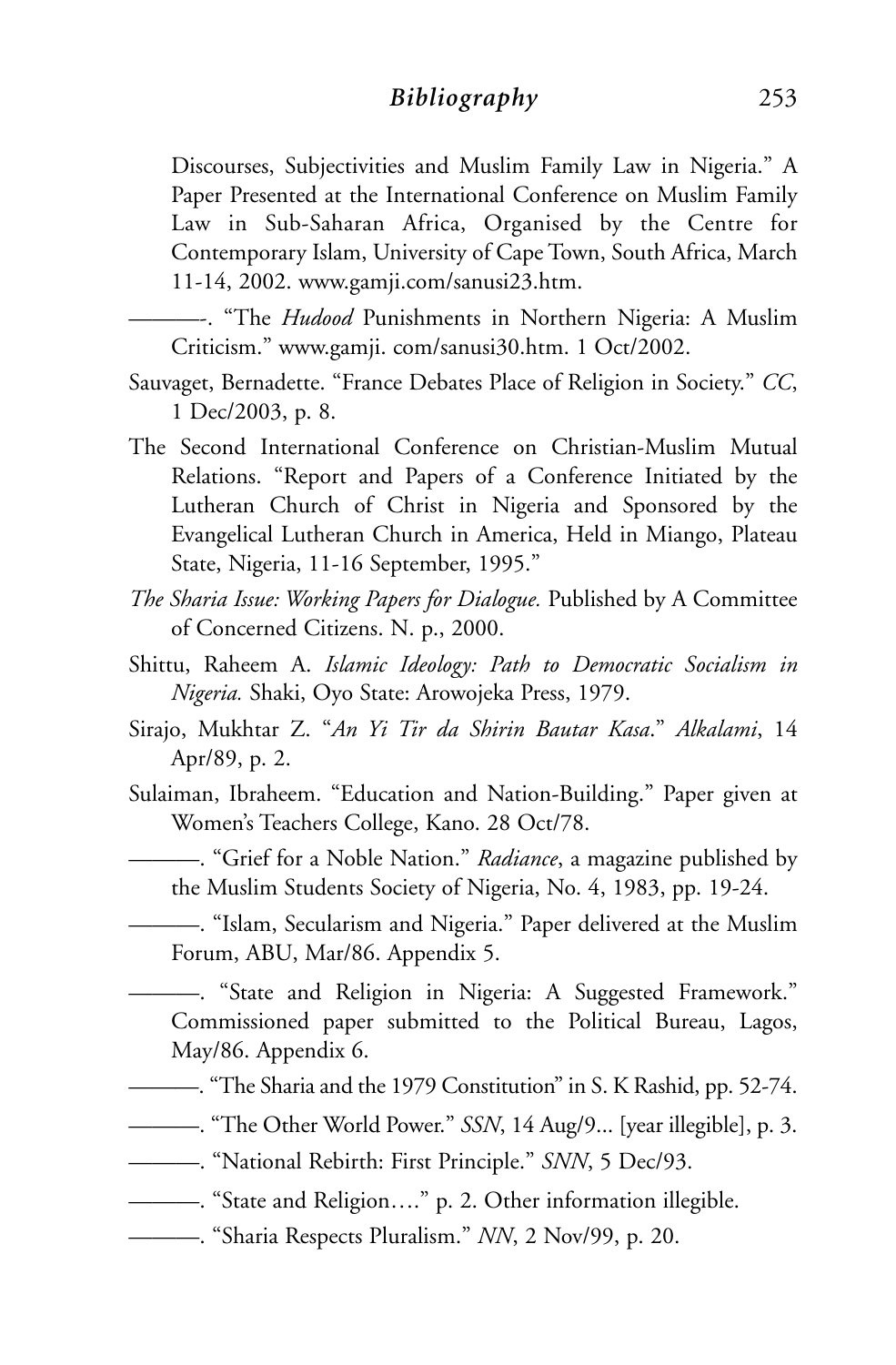## 254 *Studies in Christian–Muslim Relations*

———and Abdulkarim, Siraj. *On the Political Future of Nigeria.* Zaria: Hudahuda, 1988.

- Sulaiman, Mohammed D. "Islamic Fundamentalism: The Shias in Katsina." A paper presented at the Conference on Islam and the History of Learning in Katsina State under the Auspices of Katsina State History and Culture Bureau, 11th-13th May, 1992.
- Sulaiman, Musa. "Implications of Secular Education." *On the Political Future of Nigeria.* Eds. Ibrahim Sulaiman and Siraji Abdulkarim. Zaria: Hudahuda Publishing, 1988.
- Suleiman, Toba. "Adegbite Advocates Muslim Support over Democratic Goals." *TD*, 10 Mar/2003.
- Todd, Douglas. "A Coercive Culture Has Become the Sinister Side of Tolerance." *VS*, 7 Feb/2003.
- ———. "The Dutch Way of Doing Things." *VS*, 2 Aug/2003, p. C2.
- ———. "The Case for Religion in Schools." *VS*, 9 Aug/2003, p. C2.
- Tofa, Bashir O. "The Divine and the Devilish." *The Pen*, 16 Dec/88, p. 7. Appendix 20. On *Companion CD.*
	- ———. "The Divine and the Devilish." *The Pen*, 10 Mar/89, p. 6.
- Turi, Mahmoud M. "*Babu Shi'a a Nijeriya." Alkalami*, 15 Jul/88, pp. 7, 15.
- Udeagwu, Godwin. "CA Member Vows to Entrench Sharia." *NN*, 28 Apr/88.
- Umar, Ibrahim M. "Islamic Liberal Democracy." *NN*, 8 Oct/93, p. 5.
- ———. "Sharia Respects Pluralism—Ibraheem Sulaiman." *NN*, 2 Nov/99, p. 20.
	- ———. "Reaction to the Zamfara Declaration." *NN*, 19 Dec/99.

Valk, Guus. "*Oudkerk Wil van Bijzondere Scholen af." NRC*, 15 Dec/2003.

- *Vancouver Sun (VS)*, "Decision on Headgear Is the Schools' to Make." 26 Sep/2003.
- ———-. "Saudi Girls Suspended for Uncovering Their Faces." 16 Oct/2003, p. A11.
- *Vanguard*, "Pope Names Okogie, 29 Others Cardinal." 29 Sep/2003.
- Weatherbe, Steve. "Anti-Catholicism for the 21st Century." *The BC Catholic*, 13 Oct/2003, p. 12.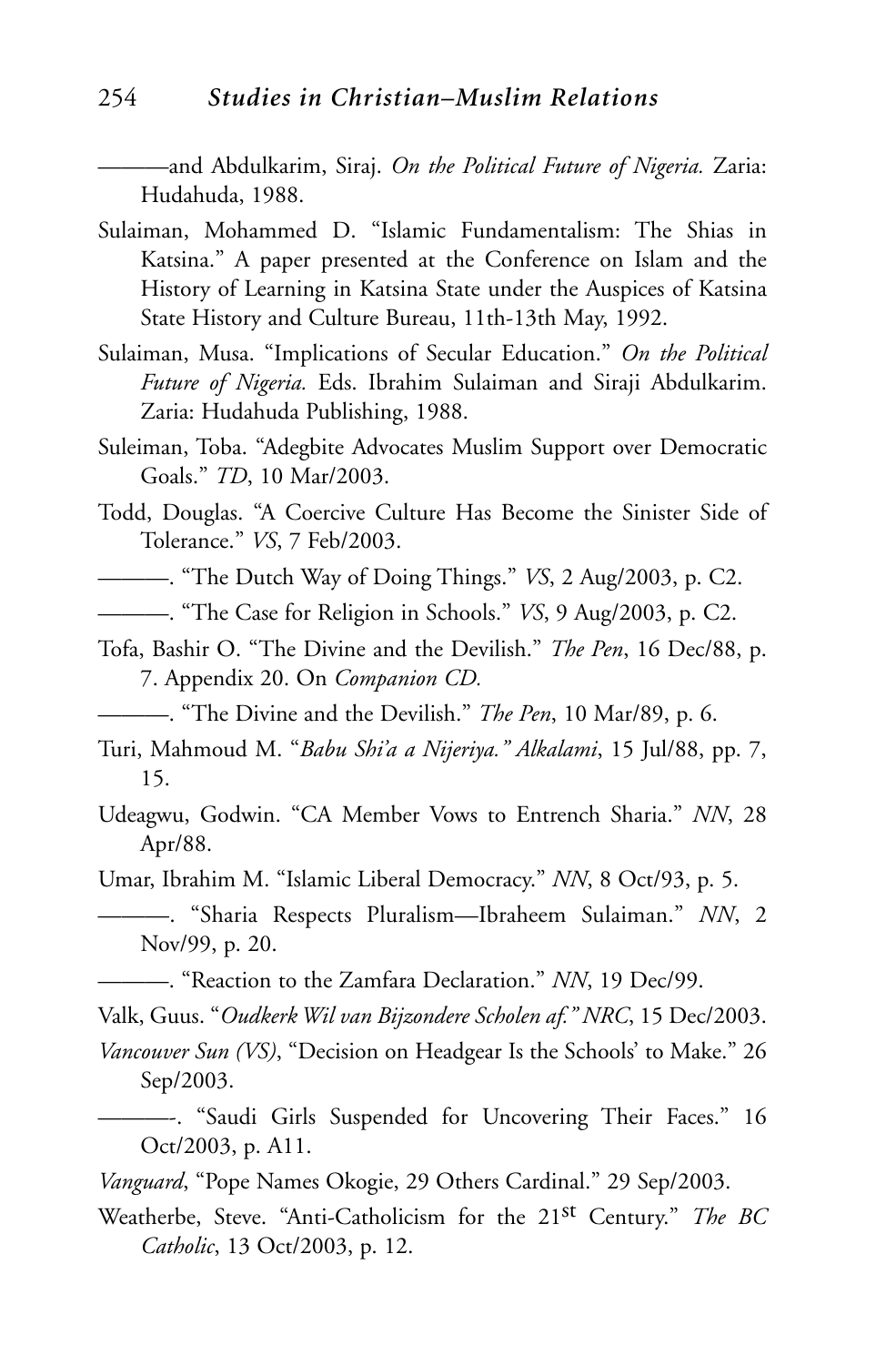- *Weekly Trust (WT).* "Muslim President: What Buhari Said." 29 Jun/2001, pp. 1-2.
- Yadudu, Awwal H. "The Muslim Case for the Sharia (2)." *The Pen*, 18 Nov/88, p. 12.

———. "Observations on Nigeria's Secular Arrangements." *The Pen*, 7 Apr/89. Appendix 7.

———. "The Sharia Debate in Nigeria: Time for Reflections." In *The Sharia Issue: Working Papers for a Dialogue,* Published by A Committee of Concerned Citizens, 2000. Pp. 34-43.

Yadudu, Hamisu. *NN*, 28 Sep/77.

Yahaya, Bashir. "Sharia: The Misunderstood Concept." *NN*, 3 Dec/99.

- Yahya, M. T. "Secularism Versus Multi-religion: A Muslim View." In The Second International Conference...," 1995, pp. 58-65.
- Yunana, Reuben. "Ecumenical Centre Committee Raises N3 Billion." *DT*, 28 May/2004. Appendix 25. On *Companion CD.*
- Yusuf, Ahmed B. *NN,* 23 Sep/77.
- Yusuf, Kabiru. "Where Are the Secularists?" *Citizen,* 1 Feb/93, p. 42.
- Zaki, Yaqub. "Christianity: Most Successful Export of the Secular West." *The Pen*, 21 Apr/89, p. 8. Appendix 18. On *Companion CD.*